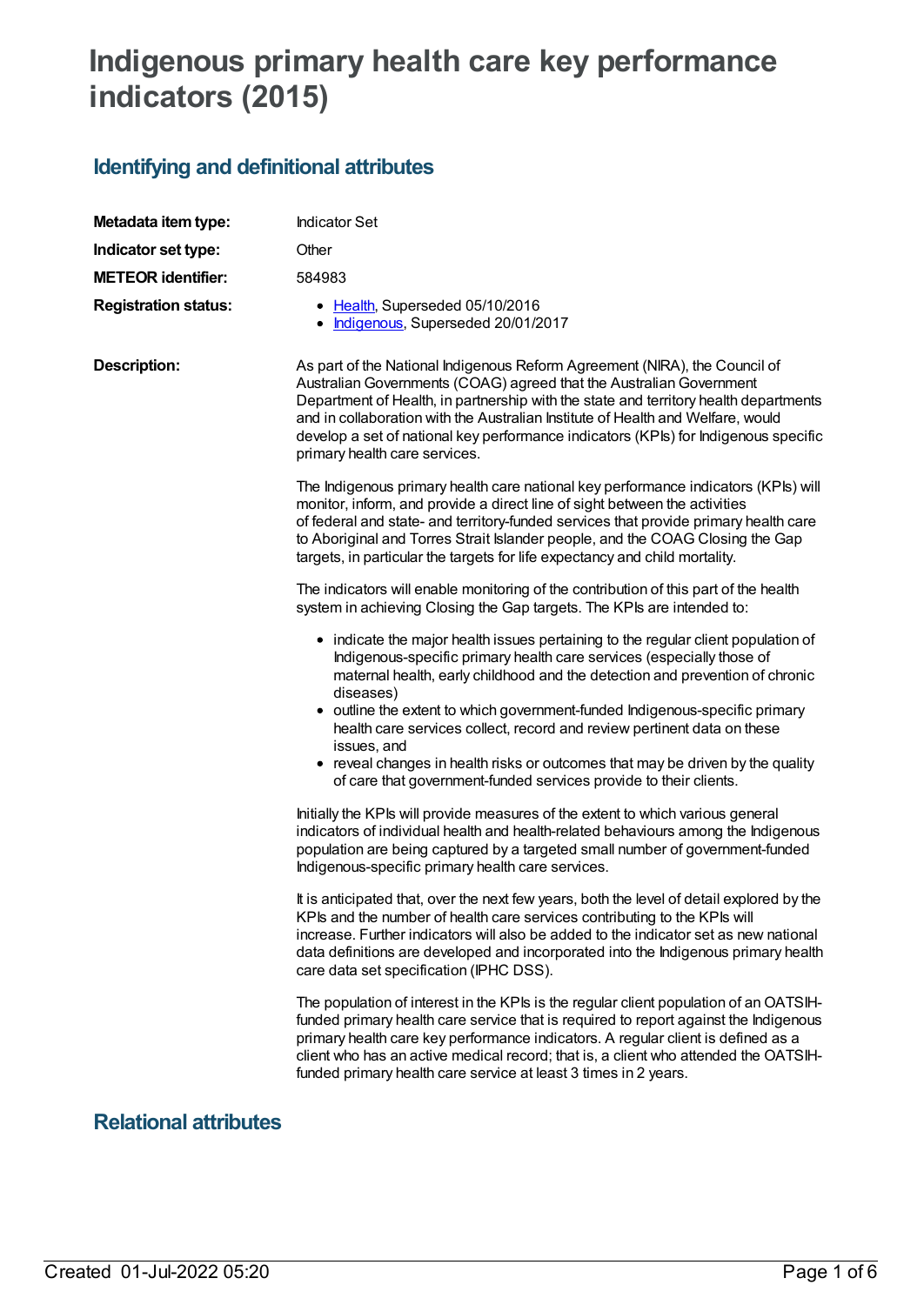| Related metadata                                          | See also <b>Indigenous primary health care DSS 2015-17</b>                                                                                                                                                                                                          |
|-----------------------------------------------------------|---------------------------------------------------------------------------------------------------------------------------------------------------------------------------------------------------------------------------------------------------------------------|
| references:                                               | • Health, Superseded 25/01/2018<br>• Indigenous, Superseded 27/02/2018                                                                                                                                                                                              |
|                                                           | Supersedes <b>Indigenous primary health care key performance indicators (2014)</b>                                                                                                                                                                                  |
|                                                           | • Health, Superseded 13/03/2015<br>• Indigenous, Superseded 13/03/2015                                                                                                                                                                                              |
|                                                           | Has been superseded by <b>Indigenous primary health care key performance</b><br>indicators (2015-2017)                                                                                                                                                              |
|                                                           | • Health, Superseded 25/01/2018<br>Indigenous, Superseded 27/02/2018                                                                                                                                                                                                |
| Outcome areas linked to<br>this Indicator set:            | Indigenous Australians achieve health outcomes comparable to the broader<br>populationIndigenous, Standard 21/07/2010                                                                                                                                               |
| <b>Indicators linked to this</b><br><b>Indicator set:</b> | Indigenous primary health care: PI01a-Number of Indigenous babies born within the<br>previous 12 months whose birth weight has been recorded, 2015<br>Health, Superseded 05/10/2016<br>Indigenous, Superseded 20/01/2017                                            |
|                                                           | Indigenous primary health care: PI01b-Proportion of Indigenous babies born within<br>the previous 12 months whose birth weight has been recorded, 2015<br>Health, Superseded 05/10/2016<br>Indigenous, Superseded 20/01/2017                                        |
|                                                           | Indigenous primary health care: PI02a-Number of Indigenous babies born within the<br>previous 12 months whose birth weight results were low, normal or high, 2015<br>Health, Superseded 05/10/2016<br>Indigenous, Superseded 20/01/2017                             |
|                                                           | Indigenous primary health care: PI02b-Proportion of Indigenous babies born within<br>the previous 12 months whose birth weight results were low, normal or high, 2015<br>Health, Superseded 05/10/2016<br>Indigenous, Superseded 20/01/2017                         |
|                                                           | Indigenous primary health care: PI03a-Number of regular clients for whom an MBS<br><b>Health Assessment for Aboriginal and Torres Strait Islander People (MBS Item</b><br>715) was claimed, 2015<br>Health, Superseded 05/10/2016                                   |
|                                                           | Indigenous, Superseded 20/01/2017                                                                                                                                                                                                                                   |
|                                                           | Indigenous primary health care: PI03b-Proportion of regular clients for whom an<br>MBS Health Assessment for Aboriginal and Torres Strait Islander People (MBS<br>Item 715) was claimed, 2015<br>Health, Superseded 05/10/2016<br>Indigenous, Superseded 20/01/2017 |
|                                                           | Indigenous primary health care: PI04a-Number of Indigenous children who are fully<br>immunised, 2015<br>Health, Superseded 05/10/2016<br>Indigenous, Superseded 20/01/2017                                                                                          |
|                                                           | Indigenous primary health care: PI04b-Proportion of Indigenous children who are<br>fully immunised, 2015<br>Health, Superseded 05/10/2016<br>Indigenous, Superseded 20/01/2017                                                                                      |

Indigenous primary health care: [PI05a-Number](https://meteor.aihw.gov.au/content/588993) of regular clients with Type II diabetes who have had an HbA1c measurement result recorded, 2015 [Health](https://meteor.aihw.gov.au/RegistrationAuthority/12), Superseded 05/10/2016 [Indigenous](https://meteor.aihw.gov.au/RegistrationAuthority/6), Superseded 20/01/2017

Indigenous primary health care: [PI05b-Proportion](https://meteor.aihw.gov.au/content/588995) of regular clients with Type II diabetes who have had an HbA1c measurement result recorded, 2015 [Health](https://meteor.aihw.gov.au/RegistrationAuthority/12), Superseded 05/10/2016 [Indigenous](https://meteor.aihw.gov.au/RegistrationAuthority/6), Superseded 20/01/2017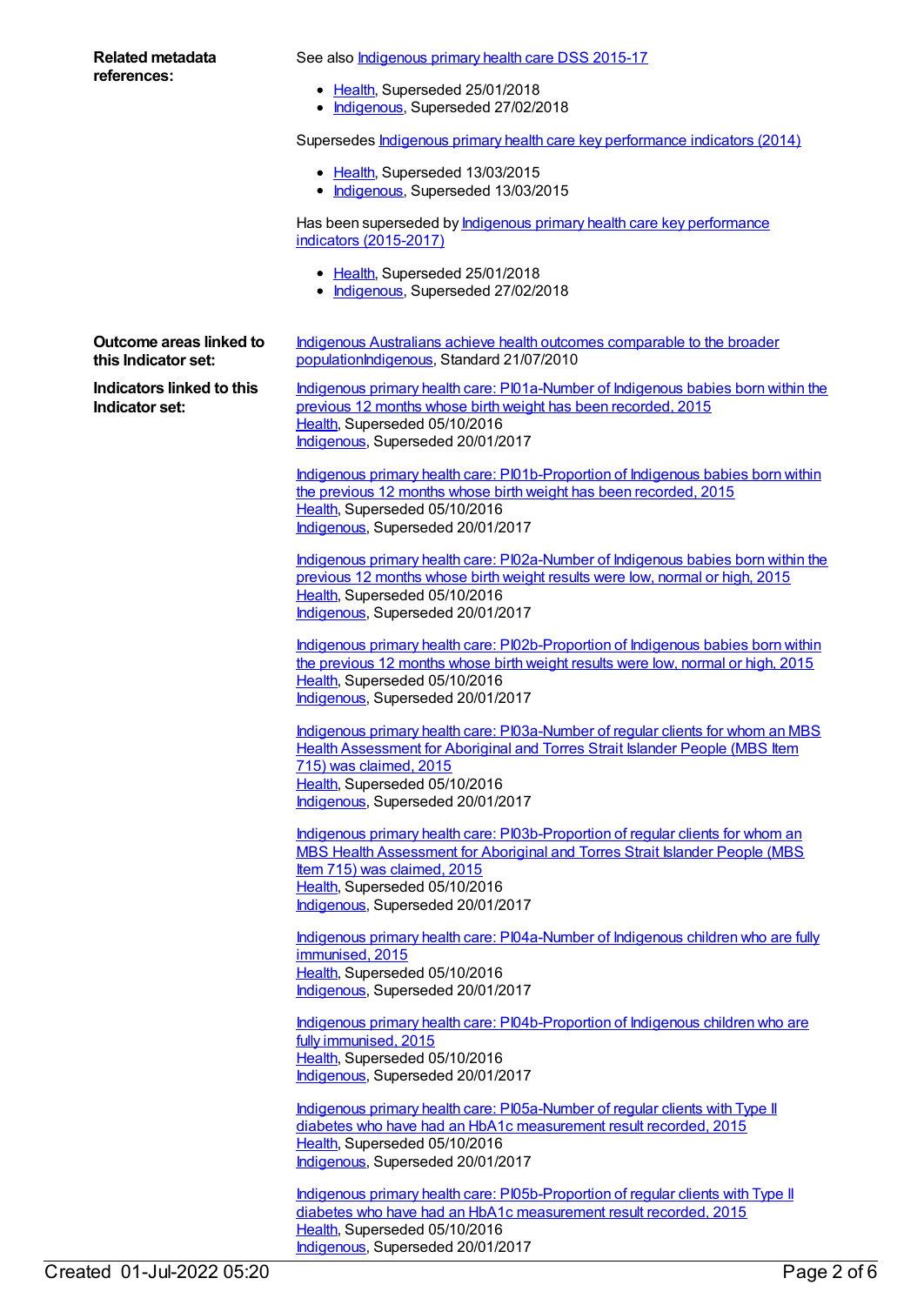Indigenous primary health care: [PI06a-Number](https://meteor.aihw.gov.au/content/592153) of regular clients with Type II diabetes whose HbA1c measurement result was within a specified level, 2015 [Health](https://meteor.aihw.gov.au/RegistrationAuthority/12), Superseded 05/10/2016 [Indigenous](https://meteor.aihw.gov.au/RegistrationAuthority/6), Superseded 20/01/2017

Indigenous primary health care: [PI06b-Proportion](https://meteor.aihw.gov.au/content/589004) of regular clients with Type II diabetes whose HbA1c measurement result was within a specified level, 2015 [Health](https://meteor.aihw.gov.au/RegistrationAuthority/12), Superseded 05/10/2016 [Indigenous](https://meteor.aihw.gov.au/RegistrationAuthority/6), Superseded 20/01/2017

Indigenous primary health care: [PI07a-Number](https://meteor.aihw.gov.au/content/589006) of regular clients with a chronic disease for whom a GP Management Plan (MBS Item 721) was claimed, 2015 [Health](https://meteor.aihw.gov.au/RegistrationAuthority/12), Superseded 05/10/2016 [Indigenous](https://meteor.aihw.gov.au/RegistrationAuthority/6), Superseded 20/01/2017

Indigenous primary health care: [PI07b-Proportion](https://meteor.aihw.gov.au/content/589008) of regular clients with a chronic disease for whom a GP Management Plan (MBS Item 721) was claimed, 2015 [Health](https://meteor.aihw.gov.au/RegistrationAuthority/12), Superseded 05/10/2016 [Indigenous](https://meteor.aihw.gov.au/RegistrationAuthority/6), Superseded 20/01/2017

Indigenous primary health care: [PI08a-Number](https://meteor.aihw.gov.au/content/589012) of regular clients with a chronic disease for whom a Team Care Arrangement (MBS Item 723) was claimed, 2015 [Health](https://meteor.aihw.gov.au/RegistrationAuthority/12), Superseded 05/10/2016 [Indigenous](https://meteor.aihw.gov.au/RegistrationAuthority/6), Superseded 20/01/2017

Indigenous primary health care: [PI08b-Proportion](https://meteor.aihw.gov.au/content/589016) of regular clients with a chronic disease for whom a Team Care Arrangement (MBS Item 723) was claimed, 2015 [Health](https://meteor.aihw.gov.au/RegistrationAuthority/12), Superseded 05/10/2016 [Indigenous](https://meteor.aihw.gov.au/RegistrationAuthority/6), Superseded 20/01/2017

Indigenous primary health care: [PI09a-Number](https://meteor.aihw.gov.au/content/589019) of regular clients whose smoking status has been recorded, 2015 [Health](https://meteor.aihw.gov.au/RegistrationAuthority/12), Superseded 05/10/2016 [Indigenous](https://meteor.aihw.gov.au/RegistrationAuthority/6), Superseded 20/01/2017

Indigenous primary health care: [PI09b-Proportion](https://meteor.aihw.gov.au/content/589021) of regular clients whose smoking status has been recorded, 2015 [Health](https://meteor.aihw.gov.au/RegistrationAuthority/12), Superseded 05/10/2016 [Indigenous](https://meteor.aihw.gov.au/RegistrationAuthority/6), Superseded 20/01/2017

Indigenous primary health care: [PI10a-Number](https://meteor.aihw.gov.au/content/589026) of regular clients with a smoking status result, 2015 [Health](https://meteor.aihw.gov.au/RegistrationAuthority/12), Superseded 05/10/2016 [Indigenous](https://meteor.aihw.gov.au/RegistrationAuthority/6), Superseded 20/01/2017

Indigenous primary health care: [PI10b-Proportion](https://meteor.aihw.gov.au/content/589030) of regular clients with a smoking status result, 2015 [Health](https://meteor.aihw.gov.au/RegistrationAuthority/12), Superseded 05/10/2016 [Indigenous](https://meteor.aihw.gov.au/RegistrationAuthority/6), Superseded 20/01/2017

Indigenous primary health care: [PI11a-Number](https://meteor.aihw.gov.au/content/589035) of regular clients who gave birth within the previous 12 months with a smoking status of 'current smoker', 'ex-smoker' or 'never smoked', 2015 [Health](https://meteor.aihw.gov.au/RegistrationAuthority/12), Superseded 05/10/2016 [Indigenous](https://meteor.aihw.gov.au/RegistrationAuthority/6), Superseded 20/01/2017

Indigenous primary health care: [PI11b-Proportion](https://meteor.aihw.gov.au/content/589037) of regular clients who gave birth within the previous 12 months with a smoking status of 'current smoker', 'ex-smoker' or 'never smoked', 2015 [Health](https://meteor.aihw.gov.au/RegistrationAuthority/12), Superseded 05/10/2016 [Indigenous](https://meteor.aihw.gov.au/RegistrationAuthority/6), Superseded 20/01/2017

Indigenous primary health care: [PI12a-Number](https://meteor.aihw.gov.au/content/589039) of regular clients who are classified as overweight or obese, 2015 [Health](https://meteor.aihw.gov.au/RegistrationAuthority/12), Superseded 05/10/2016 [Indigenous](https://meteor.aihw.gov.au/RegistrationAuthority/6), Superseded 20/01/2017

Indigenous primary health care: [PI12b-Proportion](https://meteor.aihw.gov.au/content/589041) of regular clients who are classified as overweight or obese, 2015 [Health](https://meteor.aihw.gov.au/RegistrationAuthority/12), Superseded 05/10/2016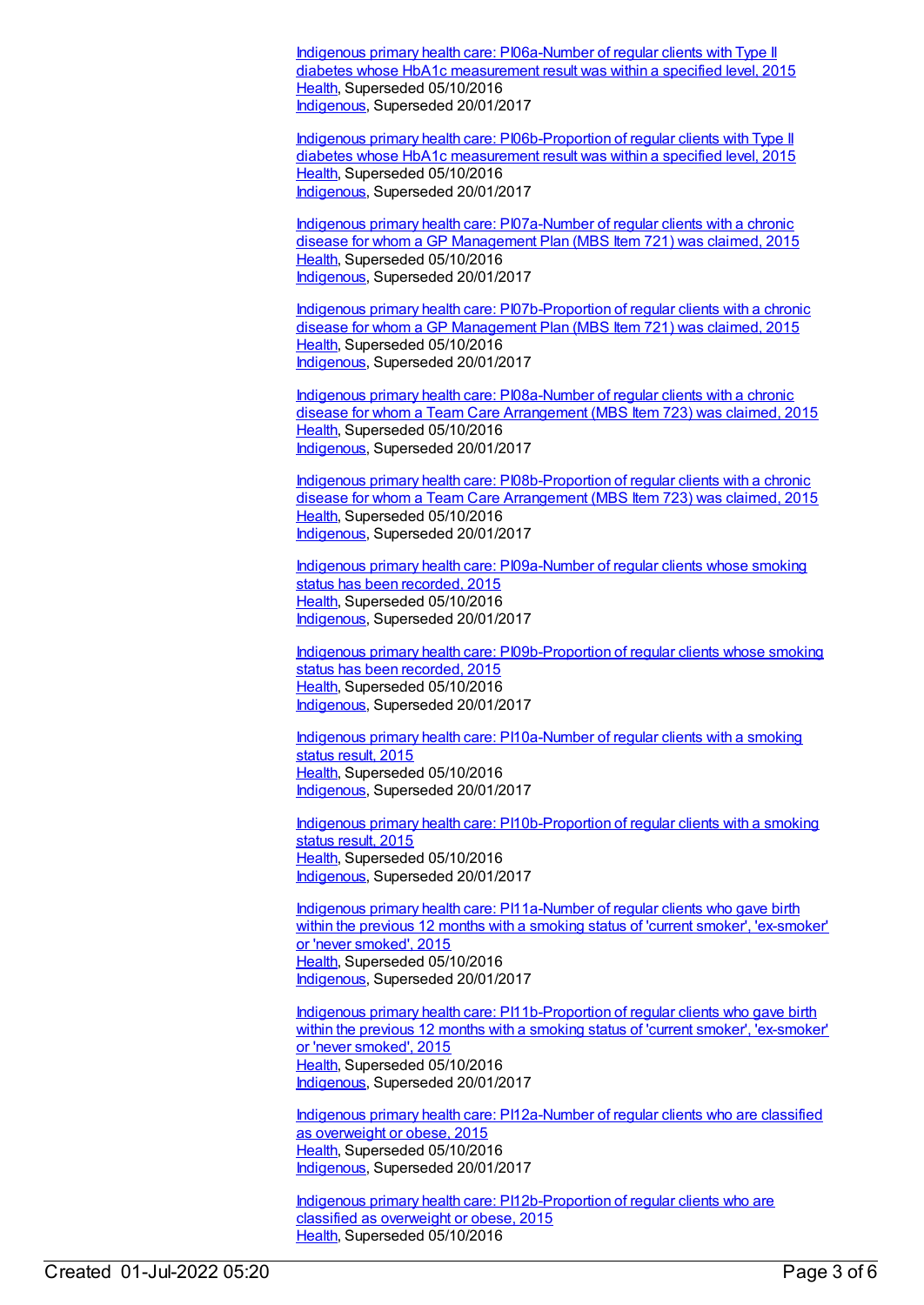[Indigenous](https://meteor.aihw.gov.au/RegistrationAuthority/6), Superseded 20/01/2017

Indigenous primary health care: [PI13a-Number](https://meteor.aihw.gov.au/content/589047) of regular clients who had their first antenatal care visit within specified periods, 2015 [Health](https://meteor.aihw.gov.au/RegistrationAuthority/12), Superseded 05/10/2016 [Indigenous](https://meteor.aihw.gov.au/RegistrationAuthority/6), Superseded 20/01/2017

Indigenous primary health care: [PI13b-Proportion](https://meteor.aihw.gov.au/content/589049) of regular clients who had their first antenatal care visit within specified periods, 2015 [Health](https://meteor.aihw.gov.au/RegistrationAuthority/12), Superseded 05/10/2016 [Indigenous](https://meteor.aihw.gov.au/RegistrationAuthority/6), Superseded 20/01/2017

Indigenous primary health care: [PI14a-Number](https://meteor.aihw.gov.au/content/589051) of regular clients aged 50 years and over who are immunised against influenza, 2015 [Health](https://meteor.aihw.gov.au/RegistrationAuthority/12), Superseded 05/10/2016 [Indigenous](https://meteor.aihw.gov.au/RegistrationAuthority/6), Superseded 20/01/2017

Indigenous primary health care: [PI14b-Proportion](https://meteor.aihw.gov.au/content/589053) of regular clients aged 50 years and over who are immunised against influenza, 2015 [Health](https://meteor.aihw.gov.au/RegistrationAuthority/12), Superseded 05/10/2016 [Indigenous](https://meteor.aihw.gov.au/RegistrationAuthority/6), Superseded 20/01/2017

Indigenous primary health care: [PI15a-Number](https://meteor.aihw.gov.au/content/589056) of regular clients with Type II diabetes or COPD who are immunised against influenza, 2015 [Health](https://meteor.aihw.gov.au/RegistrationAuthority/12), Superseded 05/10/2016 [Indigenous](https://meteor.aihw.gov.au/RegistrationAuthority/6), Superseded 20/01/2017

Indigenous primary health care: [PI15b-Proportion](https://meteor.aihw.gov.au/content/589059) of regular clients with Type II diabetes or COPD who are immunised against influenza, 2015 [Health](https://meteor.aihw.gov.au/RegistrationAuthority/12), Superseded 05/10/2016 [Indigenous](https://meteor.aihw.gov.au/RegistrationAuthority/6), Superseded 20/01/2017

Indigenous primary health care: [PI16a-Number](https://meteor.aihw.gov.au/content/589061) of regular clients whose alcohol consumption status has been recorded, 2015 [Health](https://meteor.aihw.gov.au/RegistrationAuthority/12), Superseded 05/10/2016 [Indigenous](https://meteor.aihw.gov.au/RegistrationAuthority/6), Superseded 20/01/2017

Indigenous primary health care: [PI16b-Proportion](https://meteor.aihw.gov.au/content/589064) of regular clients whose alcohol consumption status has been recorded, 2015 [Health](https://meteor.aihw.gov.au/RegistrationAuthority/12), Superseded 05/10/2016 [Indigenous](https://meteor.aihw.gov.au/RegistrationAuthority/6), Superseded 20/01/2017

Indigenous primary health care: [PI17a-Number](https://meteor.aihw.gov.au/content/591952) of regular clients who had an AUDIT-C with result within specified levels, 2015 [Health](https://meteor.aihw.gov.au/RegistrationAuthority/12), Superseded 05/10/2016 [Indigenous](https://meteor.aihw.gov.au/RegistrationAuthority/6), Superseded 20/01/2017

Indigenous primary health care: [PI17b-Proportion](https://meteor.aihw.gov.au/content/585006) of regular clients who had an AUDIT-C with result within specified levels, 2015 [Health](https://meteor.aihw.gov.au/RegistrationAuthority/12), Superseded 05/10/2016 [Indigenous](https://meteor.aihw.gov.au/RegistrationAuthority/6), Superseded 20/01/2017

Indigenous primary health care: [PI18a-Number](https://meteor.aihw.gov.au/content/589067) of regular clients with a selected chronic disease who have had a kidney function test, 2015 [Health](https://meteor.aihw.gov.au/RegistrationAuthority/12), Superseded 05/10/2016 [Indigenous](https://meteor.aihw.gov.au/RegistrationAuthority/6), Superseded 20/01/2017

Indigenous primary health care: [PI18b-Proportion](https://meteor.aihw.gov.au/content/589069) of regular clients with a selected chronic disease who have had a kidney function test, 2015 [Health](https://meteor.aihw.gov.au/RegistrationAuthority/12), Superseded 05/10/2016 [Indigenous](https://meteor.aihw.gov.au/RegistrationAuthority/6), Superseded 20/01/2017

Indigenous primary health care: [PI19a-Number](https://meteor.aihw.gov.au/content/594135) of regular clients with a selected chronic disease who have had a kidney function test with results within specified levels, 2015 [Health](https://meteor.aihw.gov.au/RegistrationAuthority/12), Superseded 05/10/2016 [Indigenous](https://meteor.aihw.gov.au/RegistrationAuthority/6), Superseded 20/01/2017

Indigenous primary health care: [PI19b-Proportion](https://meteor.aihw.gov.au/content/594108) of regular clients with a selected chronic disease who have had a kidney function test with results within specified levels, 2015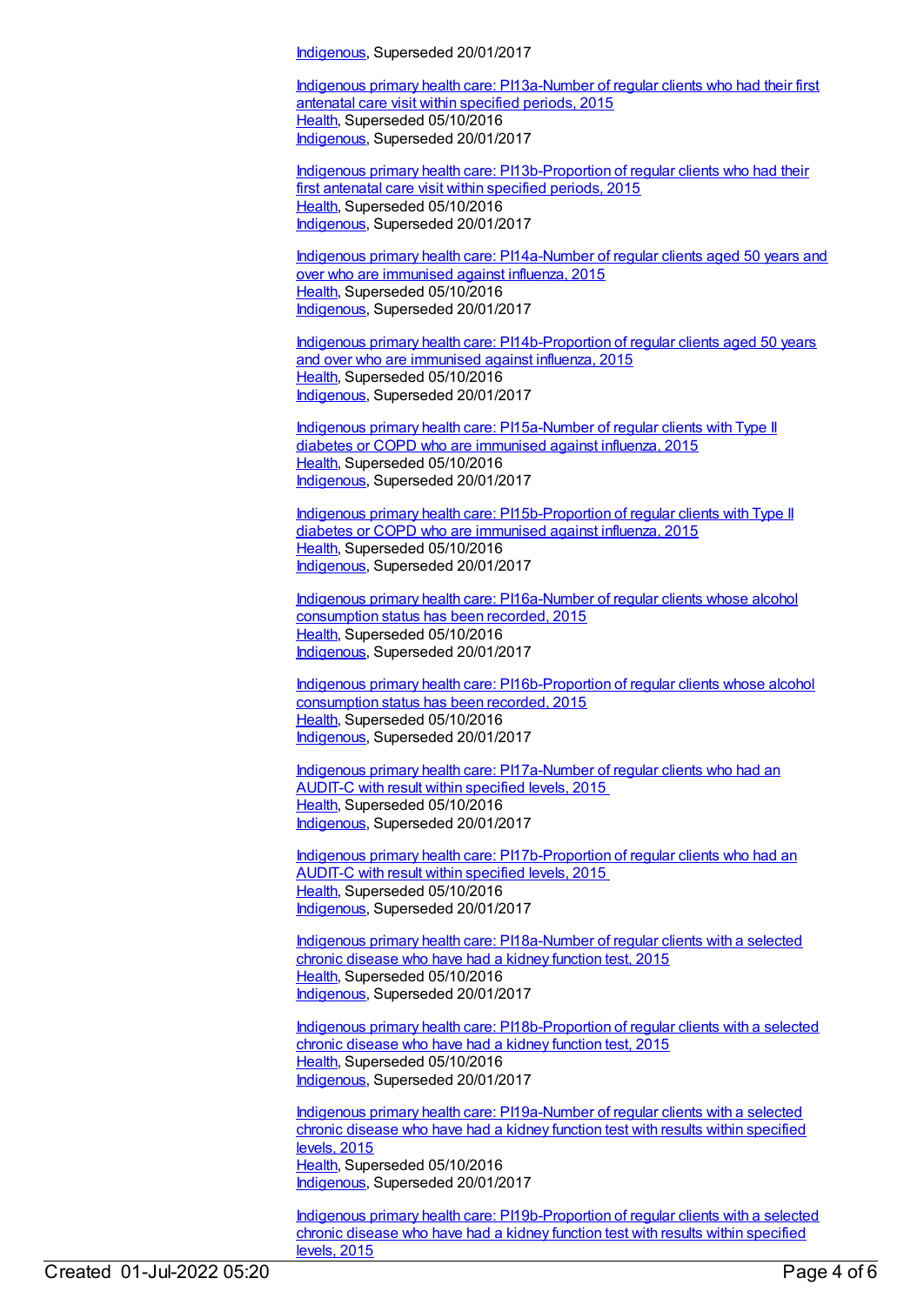[Health](https://meteor.aihw.gov.au/RegistrationAuthority/12), Superseded 05/10/2016 [Indigenous](https://meteor.aihw.gov.au/RegistrationAuthority/6), Superseded 20/01/2017

Indigenous primary health care: [PI20a-Number](https://meteor.aihw.gov.au/content/591955) of regular clients who have had the necessary risk factors assessed to enable CVD assessment, 2015 [Health](https://meteor.aihw.gov.au/RegistrationAuthority/12), Superseded 05/10/2016 [Indigenous](https://meteor.aihw.gov.au/RegistrationAuthority/6), Superseded 20/01/2017

Indigenous primary health care: [PI20b-Proportion](https://meteor.aihw.gov.au/content/588801) of regular clients who have had the necessary risk factors assessed to enable CVD assessment, 2015 [Health](https://meteor.aihw.gov.au/RegistrationAuthority/12), Superseded 05/10/2016 [Indigenous](https://meteor.aihw.gov.au/RegistrationAuthority/6), Superseded 20/01/2017

Indigenous primary health care: PI21a-Number of regular clients aged 35 to 74 years who have had an absolute [cardiovascular](https://meteor.aihw.gov.au/content/591202) disease risk assessment with results within specified levels, 2015 [Health](https://meteor.aihw.gov.au/RegistrationAuthority/12), Superseded 05/10/2016 [Indigenous](https://meteor.aihw.gov.au/RegistrationAuthority/6), Superseded 20/01/2017

Indigenous primary health care: [PI21b-Proportion](https://meteor.aihw.gov.au/content/585230) of regular clients aged 35 to 74 years who have had an absolute cardiovascular disease risk assessment with results within specified levels, 2015 [Health](https://meteor.aihw.gov.au/RegistrationAuthority/12), Superseded 05/10/2016 [Indigenous](https://meteor.aihw.gov.au/RegistrationAuthority/6), Superseded 20/01/2017

Indigenous primary health care: [PI22a-Number](https://meteor.aihw.gov.au/content/589075) of regular clients who have had a cervical screening, 2015 [Health](https://meteor.aihw.gov.au/RegistrationAuthority/12), Superseded 05/10/2016 [Indigenous](https://meteor.aihw.gov.au/RegistrationAuthority/6), Superseded 20/01/2017

Indigenous primary health care: [PI22b-Proportion](https://meteor.aihw.gov.au/content/589077) of regular clients who have had a cervical screening, 2015 [Health](https://meteor.aihw.gov.au/RegistrationAuthority/12), Superseded 05/10/2016 [Indigenous](https://meteor.aihw.gov.au/RegistrationAuthority/6), Superseded 20/01/2017

Indigenous primary health care: [PI23a-Number](https://meteor.aihw.gov.au/content/589079) of regular clients with Type II diabetes who have had a blood pressure measurement result recorded, 2015 [Health](https://meteor.aihw.gov.au/RegistrationAuthority/12), Superseded 05/10/2016 [Indigenous](https://meteor.aihw.gov.au/RegistrationAuthority/6), Superseded 20/01/2017

Indigenous primary health care: [PI23b-Proportion](https://meteor.aihw.gov.au/content/589081) of regular clients with Type II diabetes who have had a blood pressure measurement result recorded, 2015 [Health](https://meteor.aihw.gov.au/RegistrationAuthority/12), Superseded 05/10/2016 [Indigenous](https://meteor.aihw.gov.au/RegistrationAuthority/6), Superseded 20/01/2017

Indigenous primary health care: [PI24a-Number](https://meteor.aihw.gov.au/content/589083) of regular clients with Type II diabetes whose blood pressure measurement result was less than or equal to 130/80 mmHg, 2015 [Health](https://meteor.aihw.gov.au/RegistrationAuthority/12), Superseded 05/10/2016 [Indigenous](https://meteor.aihw.gov.au/RegistrationAuthority/6), Superseded 20/01/2017

Indigenous primary health care: [PI24b-Proportion](https://meteor.aihw.gov.au/content/589085) of regular clients with Type II diabetes whose blood pressure measurement result was less than or equal to 130/80 mmHg, 2015 [Health](https://meteor.aihw.gov.au/RegistrationAuthority/12), Superseded 05/10/2016 [Indigenous](https://meteor.aihw.gov.au/RegistrationAuthority/6), Superseded 20/01/2017

#### **Collection and usage attributes**

**National reporting arrangement:** Each service funded by OATSIH (the Office of Aboriginal and Torres Strait Islander Health) to provide Indigenous-specific primary health care should record service provision in clinical information management systems that allow the electronic transmission of data for the Indigenous primary health care DSS (IPHC DSS), to be used in the calculation of the key performance indicators (KPIs).

#### **Source and reference attributes**